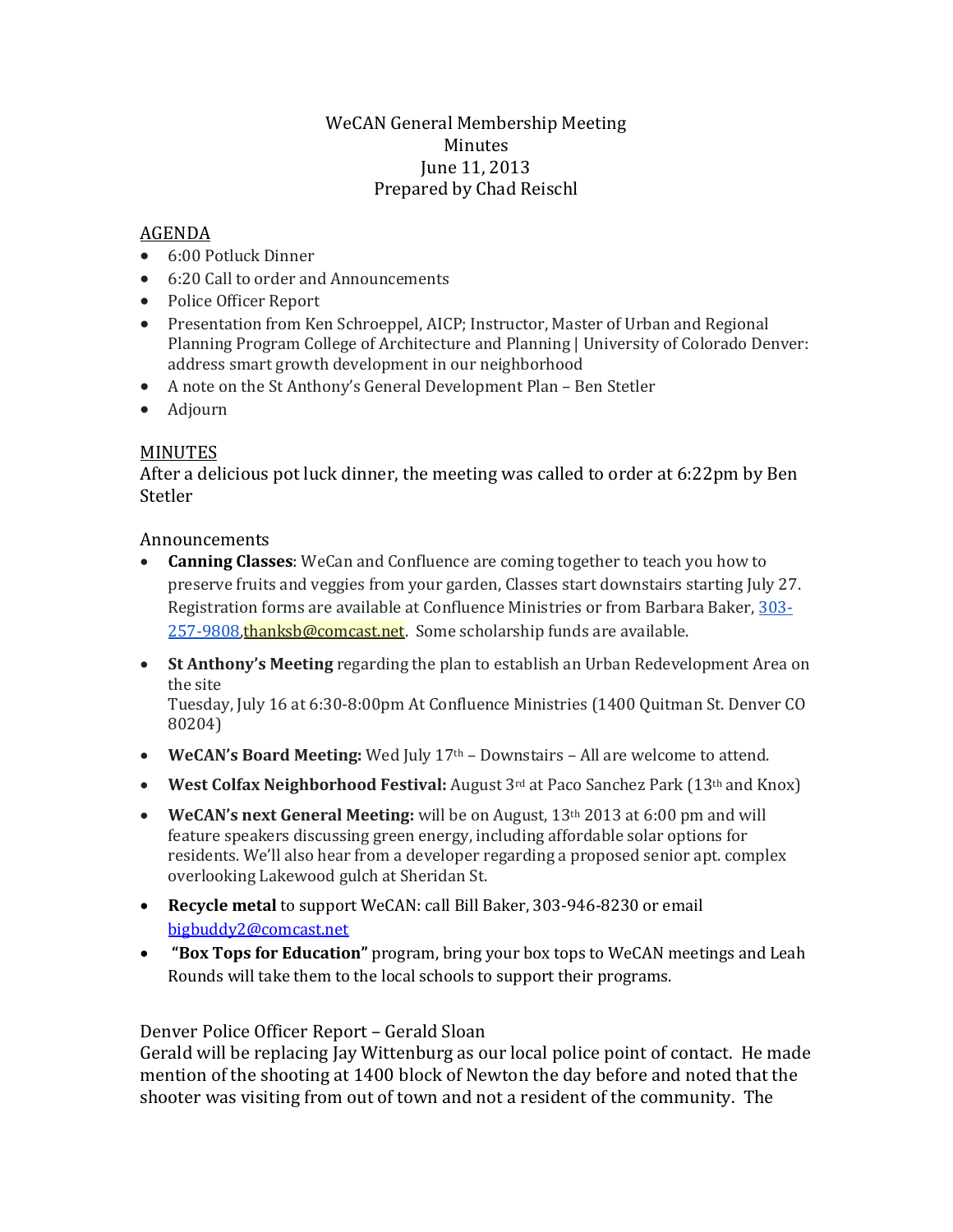victim was not killed, but was in serious condition at the time. The shooter turned himself in early Tuesday morning and was in police custody. Gerald's direct number is 720-641-0294

Dan Pabon was in attendance and checked in. He just got in from a dedication of a new Habitat for Humanity house in our neighborhood and said he was excited for all the good things happening in west Colfax (including our WeCAN cares project with which he helped)

Susan Shepherd was also at the Meeting. She spoke about the fact that she was getting quite a few letters from constituents (mostly north of the lake) that were not supportive of the South Sloans Lake GDP (St. Anthony's site) She reiterated that she knew West Colfax residents were mostly in favor of the development but really needed to hear more from the pro-development people in order to prove support. Susan also talked about the intense discussions over at the city regarding recreational Marijuana and the likelihood of ballot measures in November regarding taxation of the newly legal drug.

Ben Stetler noted the recent WeCAN Board election to approve the South Sloan's Lake GDP by a margin of 10-1 with 2 non-voting members. The Board has since sent a letter supporting the project. Ben urged members to write letters of support as a resident of the Sloan's Lake neighborhood has been mounting a hefty campaign against the project, fueled by a good number of half-truths and some misinformation.

Questions were fielded at this time with the help of Cameron Bertram from EFG who was also in attendance.

We held our New Member Drawing –there were 4 new members in attendance and one walked away with a Gift certificate to Lake Steam Baths

Closing the meeting was an excellent presentation by Ken Schroeppel a professor of urban planning at UC-Denver on "Smart Growth." He began by discussing the history of city design from their dense, mixed-use (houses mixed in with businesses and industries) pedestrian –based origins to the "Auto-centric" nature of urban design post World War II and then to today when we are coming back around to the way cities used to work and function before the invention of the auto. Ken referred to this "auto-centric" planning which was (and still is) very low density and spread out across the land, not pedestrian friendly and emphasizes the separation of all uses, "Dumb Growth." He says this because it alienates 1/3 of the population who doesn't drive (think children, seniors, low-income people, handicapped) creates unsafe and unhealthy environments for residents and doesn't create the kind of places people like to visit. Lately planners have seen their mistakes and are working on "smart growth" which Ken called "traditional city planning 2.0." Smart Growth emphasizes, density, a mix of uses and "walkability" (which consists of the ease of walking due to infrastructure and the pleasure of walking due to an interesting